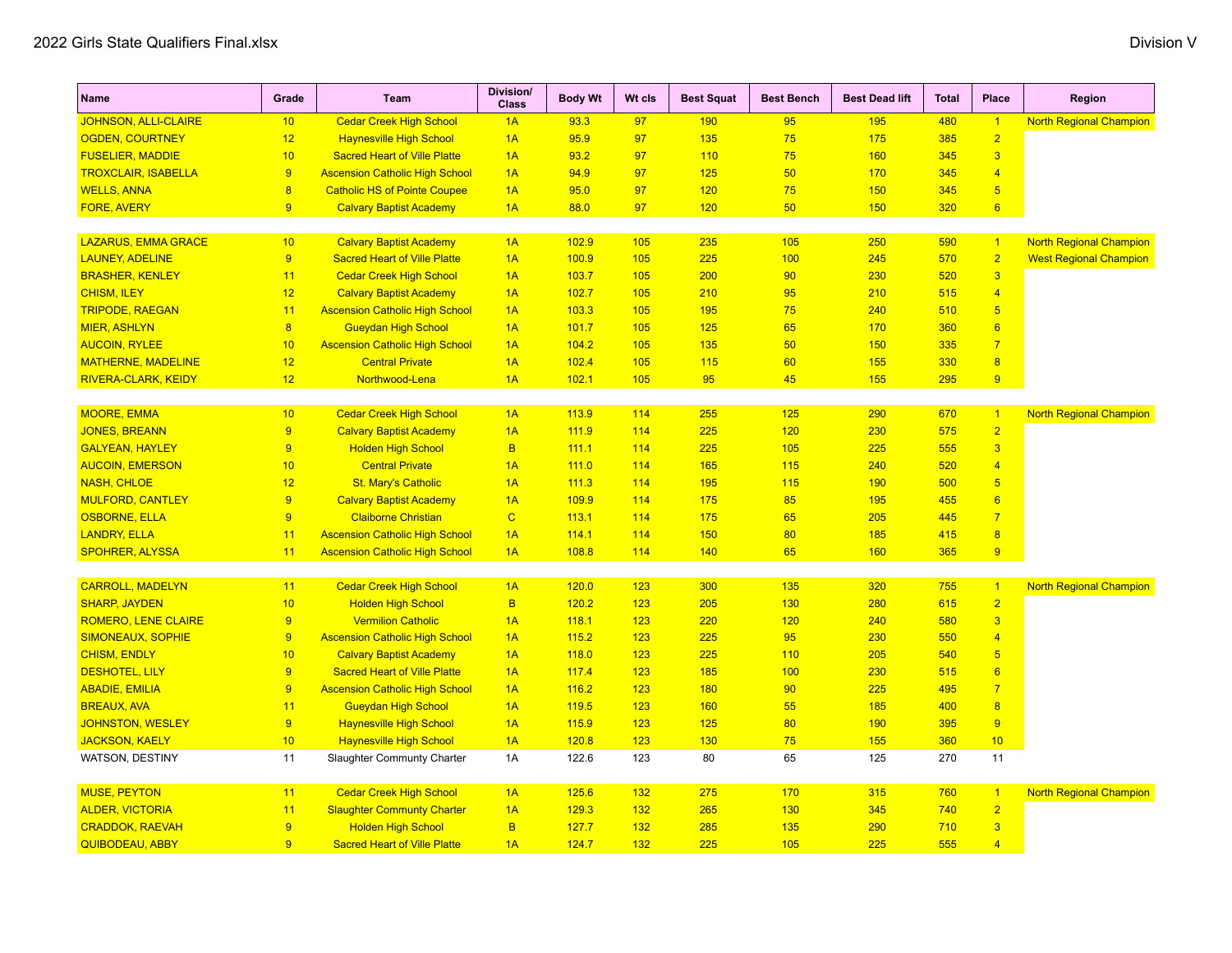| Name                         | Grade | Team                                  | <b>Division/</b><br><b>Class</b> | <b>Body Wt</b> | Wt cls | <b>Best Squat</b> | <b>Best Bench</b> | <b>Best Dead lift</b> | Total       | <b>Place</b>    |
|------------------------------|-------|---------------------------------------|----------------------------------|----------------|--------|-------------------|-------------------|-----------------------|-------------|-----------------|
| <b>BARES, ADDISON</b>        | 9     | <b>Catholic HS of Pointe Coupee</b>   | 1A                               | 129.4          | 132    | 170               | 95                | 255                   | 520         | 5 <sub>5</sub>  |
| <b>HARRIS, COURTNEY</b>      | 12    | <b>Slaughter Communty Charter</b>     | 1A                               | 128.7          | 132    | 180               | 100               | 235                   | 515         | $6\overline{6}$ |
| <b>HARRIS, MOLLY</b>         | 9     | <b>Calvary Baptist Academy</b>        | 1A                               | 125.1          | 132    | 185               | 105               | 220                   | 510         | $\overline{7}$  |
| <b>HARMON, MYA</b>           | 11    | <b>Elton High School</b>              | 1A                               | 127.5          | 132    | 170               | 80                | 250                   | 500         | 8               |
| <b>LACOMB, EMILY</b>         | 11    | <b>Gueydan High School</b>            | 1A                               | 132.3          | 132    | 175               | 90                | 230                   | 495         | 9               |
| <b>DURBIN, MADDIE</b>        | 10    | <b>Holden High School</b>             | B                                | 130.6          | 132    | 215               | 80                | 195                   | 490         | 10              |
| CHACHATI, TORI               | 10    | Ascension Catholic High School        | 1A                               | 123.9          | 132    | 190               | 105               | 190                   | 485         | 11              |
| HERNANDEZ,LICET              | 11    | Glenmora High School                  | 1A                               | 128.7          | 132    | 115               | 55                | 180                   | 350         | 12              |
| MATHERNE, MADELINE           | 12    | Central Private                       | 1A                               | 102.4          | 132    |                   |                   |                       | 0           |                 |
| <b>RILEY, AINSLEY</b>        | 10    | <b>Cedar Creek High School</b>        | 1A                               | 143.1          | 148    | 305               | 175               | 300                   | 780         | $\vert$ 1       |
| <b>JACKSON, ANNA KATE</b>    | 12    | <b>St. Mary's Catholic</b>            | 1A                               | 142.9          | 148    | 285               | 135               | 325                   | 745         | $\overline{2}$  |
| <b>DICKERSON, ELLI</b>       | 10    | <b>Cedar Creek High School</b>        | 1A                               | 142.5          | 148    | 260               | 125               | 265                   | 650         | $\overline{3}$  |
| <b>MACDONALD, MADISON</b>    | 11    | <b>Holden High School</b>             | $\overline{B}$                   | 135.4          | 148    | 265               | 110               | 265                   | 640         | $\overline{4}$  |
| <b>LEMANN, JEANNE</b>        | 11    | <b>Ascension Catholic High School</b> | 1A                               | 143.7          | 148    | 235               | 120               | 260                   | 615         | $5\overline{)}$ |
| <b>MCKINNEY, MAKAYLA</b>     | 11    | <b>Ascension Catholic High School</b> | 1A                               | 138.7          | 148    | 210               | 100               | 265                   | 575         | 6               |
| <b>BRAUS, GRACE</b>          | 9     | <b>Gueydan High School</b>            | 1A                               | 141.2          | 148    | 225               | 90                | 260                   | 575         | $\overline{7}$  |
| <b>RIVERA, ANGELICA</b>      | 9     | <b>Elton High School</b>              | 1A                               | 139.4          | 148    | 205               | 110               | 245                   | 560         | 8               |
| <b>CRAWFORD, LILLIAN</b>     | 12    | <b>Quitman High School</b>            | B                                | 148.3          | 148    | 200               | 90                | 225                   | 515         | 9               |
| <b>BOUDREAUX, JOLYNN</b>     | 10    | <b>Vermilion Catholic</b>             | 1A                               | 140.1          | 148    | 185               | 65                | 235                   | 485         | 10              |
| TIBBETT, BAILEY              | 10    | Calvary Baptist Academy               | 1A                               | 135.3          | 148    | 180               | 85                | 205                   | 470         | 11              |
| OGDEN, ASHLEY                | 11    | Haynesville High School               | 1A                               | 141.2          | 148    | 165               | 95                | 205                   | 465         | 12              |
| HAYNES, TESSA                | 10    | Haynesville High School               | 1A                               | 132.5          | 148    | 170               | 95                | 185                   | 450         | 13              |
| MCCURDY, ANNA                | 9     | Claiborne Christian                   | C                                | 135.9          | 148    | 170               | 75                | 195                   | 440         | 14              |
| KIRKLIN, SELENA              | 12    | Northwood-Lena                        | 1A                               | 132.6          | 148    | 135               | 70                | 205                   | 410         | 15              |
| NORRIS, KYNLEE               | 8     | <b>Central Private</b>                | 1A                               | 138.5          | 148    | 135               | 65                | 210                   | 410         | 16              |
| VAUGH, JAIME                 | 9     | Slaughter Communty Charter            | 1A                               | 137.8          | 148    | 125               | 75                | 150                   | 350         | 17              |
| LAMBERT, MIKAYLA             | 8     | <b>Central Private</b>                | 1A                               | 139.5          | 148    | 115               | 70                | 135                   | 320         | 18              |
| HANKS, KYNDAL                | 11    | Gueydan High School                   | 1A                               | 139.0          | 148    | $\mathbf 0$       | 0                 | $\pmb{0}$             | $\mathsf 0$ |                 |
| <b>HAASE, ALYSSA</b>         | 12    | <b>Riverside Academy</b>              | 1A                               | 160.2          | 165    | 305               | 155               | 290                   | 750         | $\mathbf{1}$    |
| <b>BRASHER, TATUM</b>        | 11    | <b>Cedar Creek High School</b>        | 1A                               | 149.3          | 165    | 260               | 165               | 275                   | 700         | $\overline{2}$  |
| <b>MCDANIEL, BRAELYN</b>     | 12    | <b>Glenmora High School</b>           | 1A                               | 160.6          | 165    | 260               | 120               | 320                   | 700         | $\overline{3}$  |
| <b>ENTERKIN, LAUREN</b>      | 10    | <b>Cedar Creek High School</b>        | 1A                               | 155.2          | 165    | 280               | 170               | 235                   | 685         | $\overline{4}$  |
| <b>MELANCON, ZOEY</b>        | 11    | <b>Vermilion Catholic</b>             | 1A                               | 152.0          | 165    | 265               | 105               | 285                   | 655         | 5 <sup>5</sup>  |
| <b>JOHNSON, ZAELAYASIA</b>   | 11    | <b>Haynesville High School</b>        | 1A                               | 150.0          | 165    | 235               | 130               | 275                   | 640         | 6               |
| <b>KLEINPETER, ELIZABETH</b> | 9     | <b>Slaughter Communty Charter</b>     | 1A                               | 149.5          | 165    | 190               | 100               | 240                   | 530         | $\overline{7}$  |
| <b>THIBODAUX, SARAH</b>      | 12    | <b>St. Mary's Catholic</b>            | 1A                               | 154.4          | 165    | 210               | 95                | 225                   | 530         | $\overline{8}$  |
| <b>RAY, MAGGIE</b>           | 10    | <b>Quitman High School</b>            | B                                | 158.6          | 165    | 200               | 90                | 225                   | 515         | 9               |
| <b>LEWIS, OLIVIA</b>         | 9     | <b>Slaughter Communty Charter</b>     | 1A                               | 149.9          | 165    | 175               | 105               | 205                   | 485         | 10              |
| BERTRAND, KAELYN             | 12    | Gueydan High School                   | 1A                               | 156.5          | 165    | 165               | 75                | 235                   | 475         | 11              |
| WILLIMS, KAITLYN             | 12    | Quitman High School                   | B                                | 155.9          | 165    | 150               | 60                | 200                   | 410         | 12              |